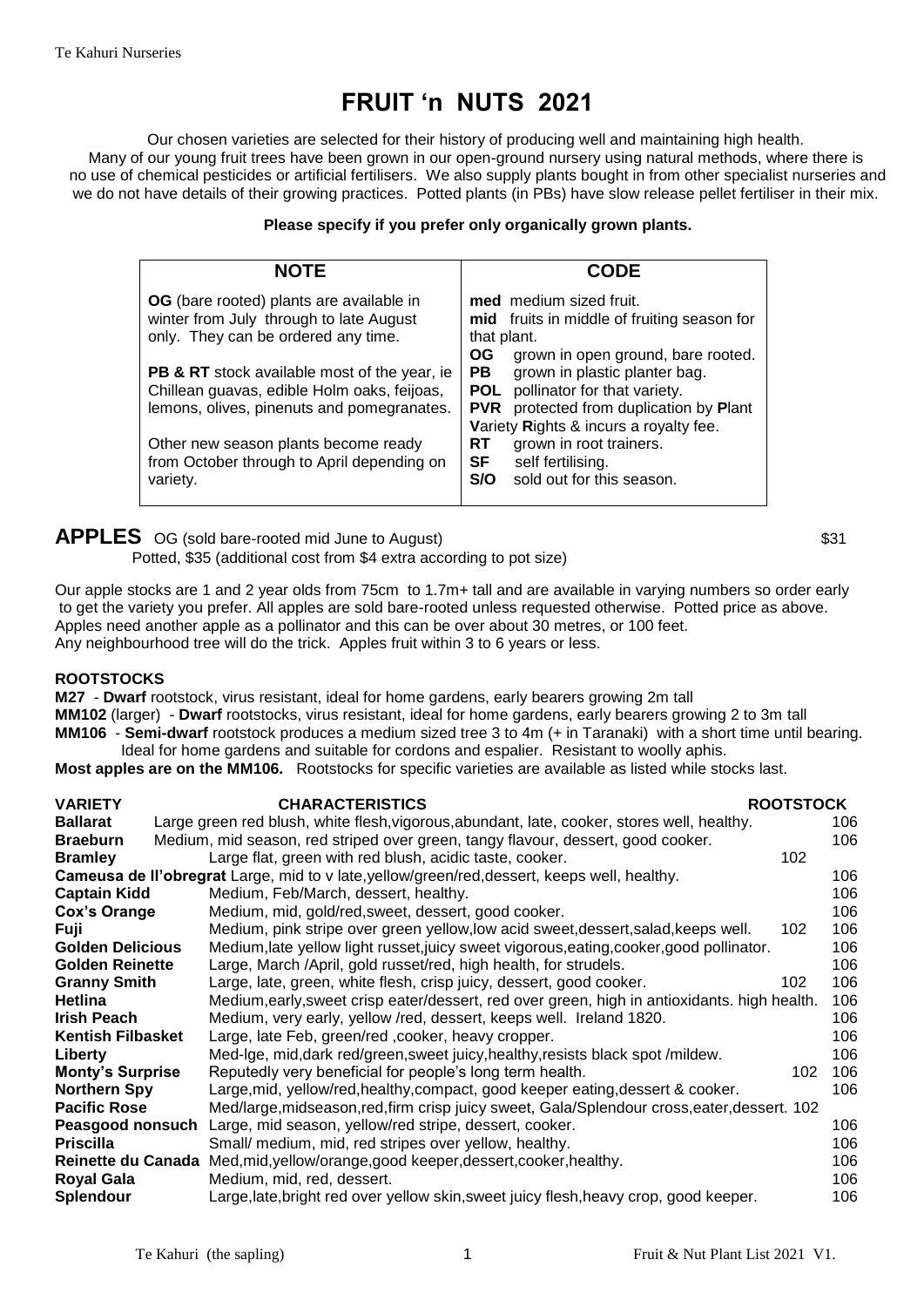| <b>APPLES cont'd</b><br><b>Sturmer</b><br><b>Tydemans Late</b><br><b>Vaille Early</b>                                                                | Medium, late, tart, good cropper, keeper, dessert.<br>Medium, late April, red blush, russet, dessert, keeper, healthy.<br>Late Dec, yellow skin, red blush, healthy, sweet.                                                                                                                                                                                                                                                                                                                                                                                                                                                                                                                                          |                 | 102<br>106<br>106  |
|------------------------------------------------------------------------------------------------------------------------------------------------------|----------------------------------------------------------------------------------------------------------------------------------------------------------------------------------------------------------------------------------------------------------------------------------------------------------------------------------------------------------------------------------------------------------------------------------------------------------------------------------------------------------------------------------------------------------------------------------------------------------------------------------------------------------------------------------------------------------------------|-----------------|--------------------|
| <b>DOUBLE GRAFTED APPLES</b>                                                                                                                         | Unspecified pairs depending on what is available in season.                                                                                                                                                                                                                                                                                                                                                                                                                                                                                                                                                                                                                                                          |                 | \$45               |
| <b>CIDER APPLES</b><br><b>Kingston Black</b><br><b>Mother in Law</b><br><b>Slack my Girdle</b><br><b>Sweet Alford</b><br><b>Tom Putt</b>             | All heirloom heritage varieties on MM106 semi-dwarf rootstocks.<br>Small dark maroon bitter-sharp, slow fermenting full-bodied vintage cider.<br>Mid season, sharp flavour.<br>Medium, mid/late, tender sweet flesh, green/ yellow skin with crimson streaks.<br>Sweet juicy small to medium fruit, high quality spreading, tall.<br>Medium, early/mid, pale green/yellow red flush & stripes, firm yet tender with slightly bitter taste.<br>Apples recommended as reliable croppers: Cameusa de ll'obregrat, Captain Kidd, Coxes Orange, Irish Peach,<br>Golden Reinette, Liberty, Merton Russet, Peasgood Nonsuch, Priscilla, Reinette du Canada, and the Cider apples.                                           |                 | \$31               |
|                                                                                                                                                      | <b>CRABAPPLE Malus Jack Humm (Grafted)</b><br>Rounded tree, holds glossy red fruit well winter, single white flower, 4m.                                                                                                                                                                                                                                                                                                                                                                                                                                                                                                                                                                                             | $1.7m+$         | \$31               |
| <b>APRICOT</b><br><b>Fitzroy</b><br><b>Garden Annie</b>                                                                                              | These varieties have low chilling requirements. Suitable for North Island on Peach stock. \$31<br>From New Plymouth, med, late, golden, heavy cropper, self fertile.<br>Early, firm juicy good-sized bright yellow semi-freestone fruit, ornamental tree.                                                                                                                                                                                                                                                                                                                                                                                                                                                            |                 |                    |
| <b>BLUEBERRIES</b><br>(Specific types)                                                                                                               | Prefer average to acid moist soils, organic leaf matter and winter chill,<br>cross pollination assists good crops, can be grown as a hedgerow.<br>To ensure the best flavour leave fruit on bush for 7-10 days after turning blue.                                                                                                                                                                                                                                                                                                                                                                                                                                                                                   | PB <sub>5</sub> | \$16<br>5 for \$75 |
| Northern High bush (NE USA)<br><b>Atlantic</b><br><b>Blue Jay</b><br><b>Burlington</b><br><b>Dixi</b><br><b>Herbert</b><br><b>Jersey</b><br>Weymouth | Prefer cooler southern NZ districts, earliest to ripen - mid Nov to Feb, upright, deciduous,<br>self pollinator although larger berries when planted with other Highbush varieties up to 6m.<br>Mid season, heavy producer, medium sized firm aromatic fruit, spreading habit.<br>N.Highbush<br>N.Highbush<br>Very large berries, mid season<br>Late small-medium light blue fruit.<br>N.Highbush<br>N.Highbush<br>Vigorous spreading, late, large aromatic fruit.<br>Very large fruit, vigorous, heavy cropper, late season, 2m+<br>N.Highbush<br>Tall plant, mid to late season, high yeilding, sweet flavour, 2m+<br>N.Highbush<br>N.Highbush<br>Deciduous, early, sweet round deep blue berries in summer, 1.5m+ |                 |                    |
| Rabbiteye (SE USA)<br><b>Blue Dawn</b><br><b>Tasty Blue</b><br><b>Tif Blue</b>                                                                       | Warmer districts, evergreen, upright, more vigorous, higher yields, mid Jan to mid April, needs pollinator, 3m x 2m.<br>Rabbiteye<br>Large tasty fruit ripens over summer, pink tinged cream flowers spring.<br>Large delicious fruit.<br>Rabbiteye<br>Large fruit, vigorous, cold hardy. POL other rabbiteye varieties<br>Rabbiteye                                                                                                                                                                                                                                                                                                                                                                                 |                 |                    |
| Southern Highbush (Sthn USA)<br>Misty<br><b>Summer Blue</b> Southern Highbush                                                                        | Waikato north as frosts may damage early flowers, hybridised for low chill, heat tolerance & soil adaptability,<br>self pollinator although larger berries when planted with other Sthn Highbush varieties, 2m.<br>May fruiting, large berries, evergreen, high yield, for northern districts<br>Southern Highbush<br>Delicious medium dark blue berry, December and March                                                                                                                                                                                                                                                                                                                                           |                 |                    |
| <b>BOYSENBERRIES</b>                                                                                                                                 | Vigorous, prolific cropper, ripe in December                                                                                                                                                                                                                                                                                                                                                                                                                                                                                                                                                                                                                                                                         | PB <sub>5</sub> | \$15               |
| <b>CHERRIES</b><br><b>Compact Stella</b><br><b>Tangshe</b><br>Lapins                                                                                 | Grafted on to semi-dwarf rootstock. $1m - 1.7m$ . Grades according to availability<br>Compact tree, dark skinned fruit late Dec /Jan, self fertile.<br>Pale pink fruit late Oct /Nov with pink blossom, self fertile.<br>Large firm dark red sweet late, self fertile.                                                                                                                                                                                                                                                                                                                                                                                                                                               |                 | OG \$31            |
|                                                                                                                                                      | <b>CHILEAN GUAVA</b> (Myrtus ugni) "Tazzie Berry"<br>Sometimes called the NZ cranberry. Small evergreen shrub with round fragrant red berry-like fruit, about 10mm in                                                                                                                                                                                                                                                                                                                                                                                                                                                                                                                                                |                 |                    |

diameter with a sharp pleasant flavour. Eat off the bush or use in pies, jellies & sauces. YUMMY! Attractive clipped hedge. Easy care and produces large crops. Uncut height to 1.5m PB3 \$7.50 or 5 for \$35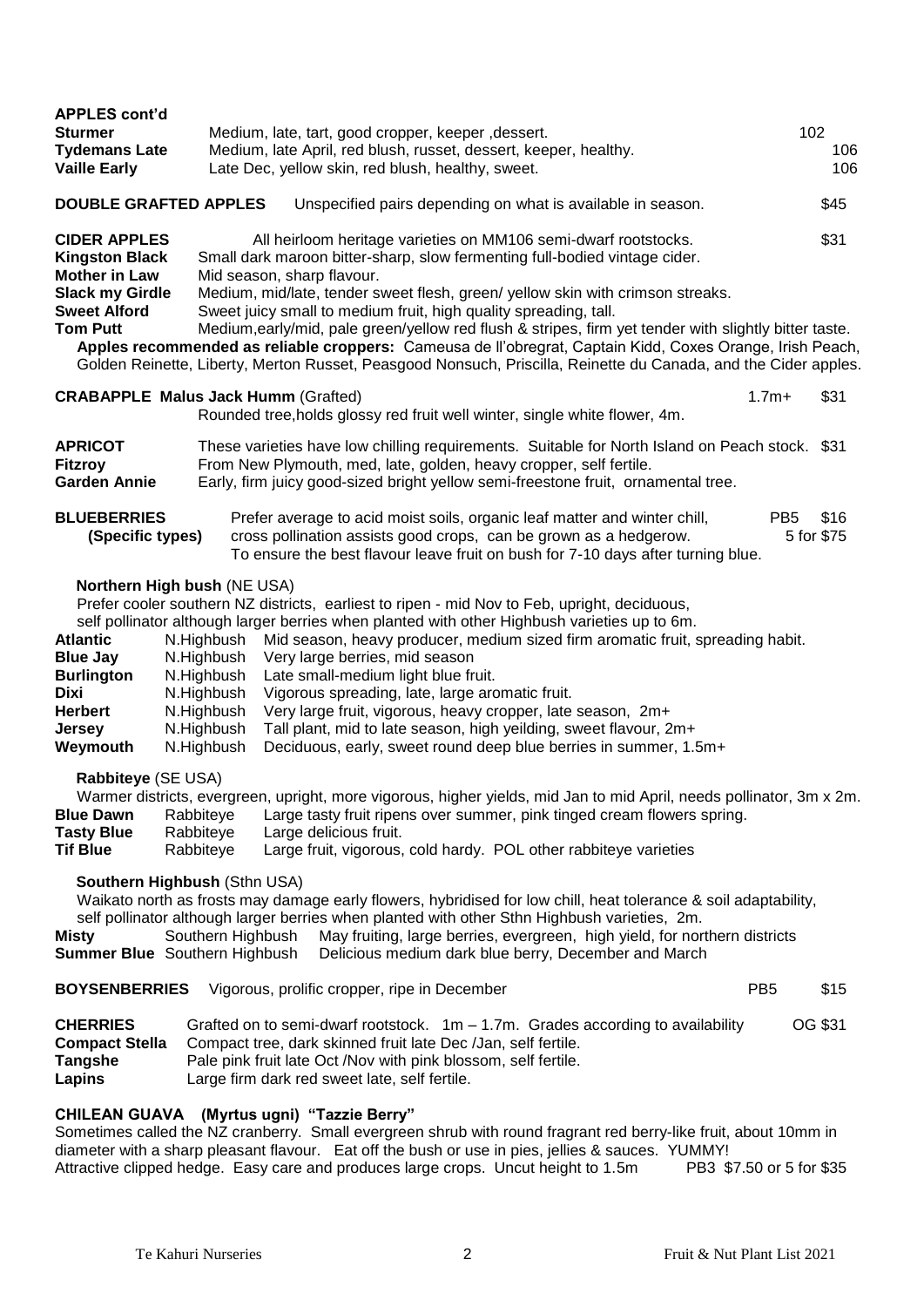| <b>CRANBERRY</b><br><b>Bergman</b><br><b>Crowley</b>                                   | \                                                                                                                        | Fruit on upright stems April, sweeten with first frosts, store well, up to 5 months. Health properties.<br>Self fertile, low trailing ground cover or curtain forming plants, green leaves turn purple winter,<br>evergreen, runners up to 2m length.                                                                                                                                                                                                                                                                                                                                      | 1 Litre pot \$5                                                               |
|----------------------------------------------------------------------------------------|--------------------------------------------------------------------------------------------------------------------------|--------------------------------------------------------------------------------------------------------------------------------------------------------------------------------------------------------------------------------------------------------------------------------------------------------------------------------------------------------------------------------------------------------------------------------------------------------------------------------------------------------------------------------------------------------------------------------------------|-------------------------------------------------------------------------------|
|                                                                                        | Goliath<br><b>Magnus</b><br><b>CURRANT RED Gloria de Versailles</b>                                                      | <b>CURRANTS BLACK</b> Deep acid moist soil, sun or semi shade, fruiting on new wood after pruning,<br>Vigorous, large berries, 1.5m.<br>Large berries, Dec - Jan, 1.8m.<br>Fruits on older wood, large red berries, vigorous, Dec - Jan, 2m.                                                                                                                                                                                                                                                                                                                                               | OG \$6.00 or 5 for \$25                                                       |
|                                                                                        | <b>Mangatoki</b>                                                                                                         | Vigorous, prolific, small berries, December.                                                                                                                                                                                                                                                                                                                                                                                                                                                                                                                                               |                                                                               |
| <b>FEIJOA</b><br><b>Apollo</b><br><b>Mammoth</b><br><b>Unique</b><br>Sellowiana        |                                                                                                                          | Up to 3 years to bear fruit, ornamental red pohutukawa-like flowers, sunny site.<br>Self fertile, mid to late, med/large good quality fruit, slow growing, sun or shade, 2-3m.<br>Earlier fruiting, requires cross pollination with Triumph, 1.8m.<br>Self fertile with large fruit, good crops from young plant, 2m+.<br>Seedling plants - Ideal for a hedge row crop, less and smaller fruit 3m. PB3 \$6 or \$57/10                                                                                                                                                                      | \$22<br>PB <sub>5</sub><br>PB6.5                                              |
| <b>FIGS Ficus carica</b>                                                               |                                                                                                                          | OG 1yr old \$7                                                                                                                                                                                                                                                                                                                                                                                                                                                                                                                                                                             | OG Large grades 9.50                                                          |
| Lebanon<br><b>Striped Fig</b>                                                          |                                                                                                                          | The Brown Turkey figs have heavy crops, brown fruit, large spreading tree, good for drying & jam, hardy, 5m.<br>(Brown Turkey type) Late season, green skin, unattractive to birds.<br>(Brown Turkey type) Amber, heavy cropper.<br>French Sugar (Brown Turkey type) Good cropper, large, green/red skin, red sweet flesh, ripens March.<br>Pick & leave 2-3days to soften, keep well in fridge.                                                                                                                                                                                           |                                                                               |
| Ventura                                                                                |                                                                                                                          | Compact, suitable for containers, good flavour, bears young, frost tender, 1.5m.                                                                                                                                                                                                                                                                                                                                                                                                                                                                                                           |                                                                               |
| <b>GRAPES</b><br><b>Albany Surprise</b><br><b>Niagara</b>                              |                                                                                                                          | Bluish black juicy aromatic table grape, hardy.<br>Green gold, v sweet, juicy, tangy, thin skin, large clusters March, low seed content, healthy, vigorous.                                                                                                                                                                                                                                                                                                                                                                                                                                | PB6.5<br>\$15                                                                 |
|                                                                                        | <b>MULBERRY BUSH</b> Traditional silk-worm habitat<br>Morus Alba (White mulberry)<br><b>Morus Nigra (Black Mulberry)</b> | Light green Chinese tree, white ripening to pink edible fruit late spring,<br>loved by birds, 10-15m.<br>Edible deep red sweet aromatic fruits, old oriental tree, dark green leaves,<br>broadly spreading deciduous, 5-8m.                                                                                                                                                                                                                                                                                                                                                                | \$10<br>OG 1m<br>OG 50cm \$8                                                  |
| <b>Ascolano</b><br><b>El Greco</b><br>J2<br>J5<br>Koronenki                            |                                                                                                                          | OLIVES (Olea Europaea) Evergreen hedge & fruiting plants hardy to most soil types & wind, PB5 \$7.50 / 5 for \$35<br>Large fruits with delicate mild taste, green when ripe, grey/green foliage is slightly twisted.<br>Greek Olive, black fruit small stone, small tree, popular ornamental, prefers warm spot.<br>Prolific producer, medium fruit, pickling, ideal for home gardens, hardy, 3m.<br>Heavy crop, good size, commercial variety, oil & pickling, frost tolerant, 3m.<br>Early, main variety in Crete, spicy oil content up to 24%, pickling, large crop of small fruit, 3m. |                                                                               |
| <b>PEACHES</b><br><b>Blackboy</b><br><b>Golden Queen</b>                               |                                                                                                                          | On Golden Queen rootstock. Self-fertile.<br>Medium, late, purple flesh/skin.<br>Medium, late, large golden yellow flesh & skin, clingstone, heavy cropper, best bottler.<br>Some other varieties may come available throughout the season.                                                                                                                                                                                                                                                                                                                                                 | OG<br>\$31                                                                    |
| <b>PEARS</b><br><b>Rootstocks:</b>                                                     | Can take up to 8 years to bear fruit.                                                                                    | Pears are only partially self-fertile and produce better when grown with a suitable pollinator.<br>$Quince = Semi-dwarf with interstock (2 - 3m)$<br>$QuA. = Semi-dwarf$<br>Quince <b>BA29</b> = 80% the size of Quince seedling; more drought tolerant                                                                                                                                                                                                                                                                                                                                    | \$31<br>OG.<br>Size $1.2 - 1.8$ m.<br>$QuC. = Dwarf$                          |
| <b>Beurre Bosc</b><br><b>Conference</b><br><b>Doyenne du Commice</b>                   |                                                                                                                          | Late large yellow/russet, dessert, 1st rate, keeps, needs warm spot. POL: W.Nelis<br>Medium, mid, deep green/russeted, long necked, dessert, self fertile.<br>Med, mid season, gold russet, poor keeper, juicy, good flavour. POL: W.Nelis.<br>Louis Bon Jersey Med, early, elongated smooth green/red, juicy buttery rich dessert tenderskinned.                                                                                                                                                                                                                                          | QuC.<br>QuC.<br>QuA.<br>QuC.<br>QuC.<br>POL:Conference, Packham, Winter Nelis |
| Packham's Triumph<br><b>Taylor's Gold</b><br><b>Winter Cole</b><br><b>Winter Nelis</b> |                                                                                                                          | Large, mid, green/yellow skin, keeps well. POL: WBC, W.Nelis, Beurre Bosc.<br>Gold russet skin, sweet melting flesh.<br>William Bon Chretien Lge sweet, green/yellow, dessert, bottler. POL: W. Nelis, B. Bosc, Conference, DDC.<br>Late season, sweet juicy, keeps well dessert. POL: WBC, Beurre Bosc, Winter Nelis.<br>Small, medium green/russet, dessert, heavy cropper, late, stores well.<br>POL: William Bon Chretien, Beurre Bosc, Conference, Packhams Triumph                                                                                                                   | QuA.<br>QuA. QuC.<br>QuC.<br>QuC.<br>BA29. QuC.                               |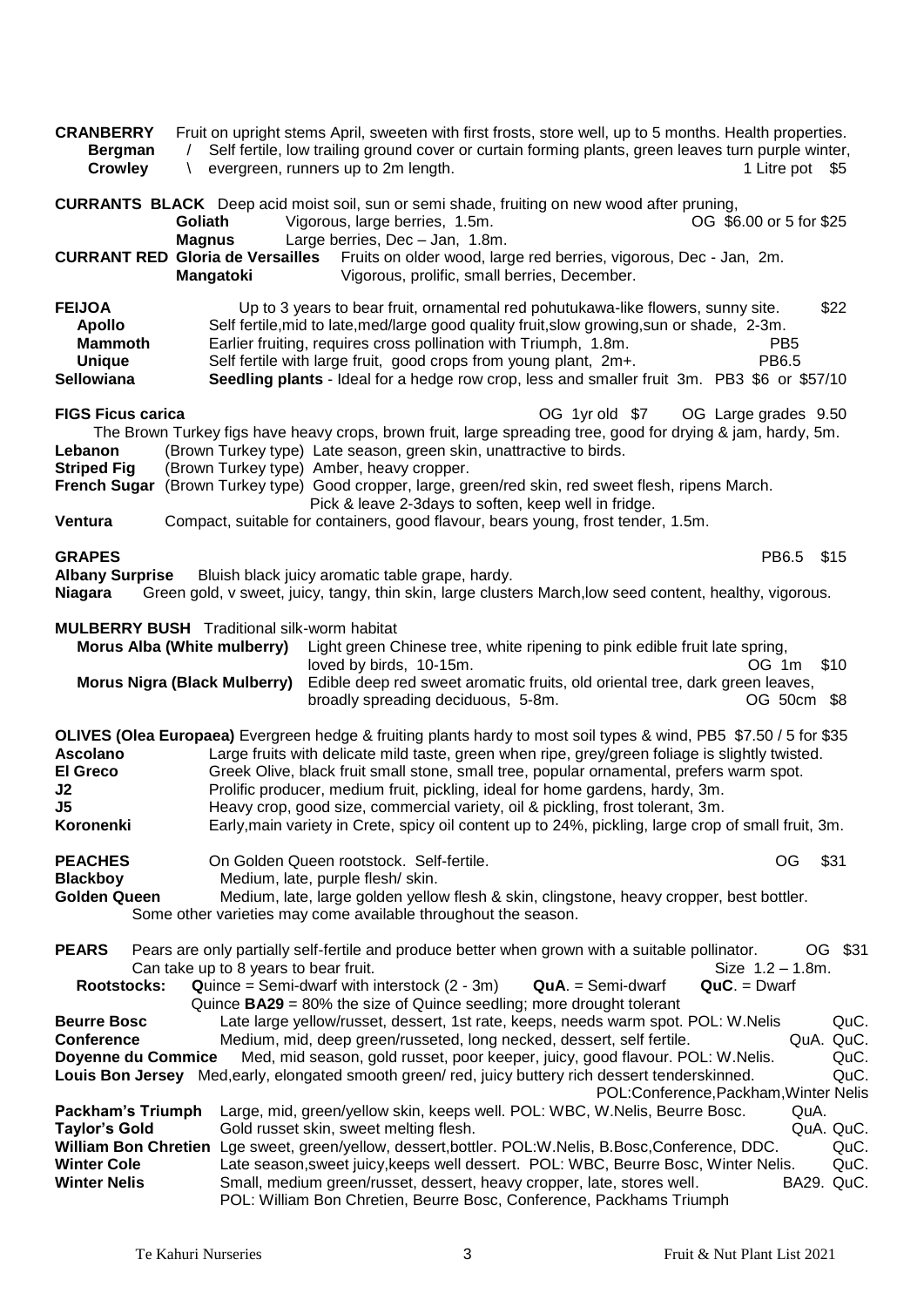Plums need a pollinator except for self-fertile varieties which will fruit better with company. Heavier soils suit plum rootstocks.

**CODE: POL=** pollinator. **Rootstocks: P=** Golden Queen Peach, **MA=** Mariana Plum, **MY=** Myrobalan plum. Early is late Dec. to Jan, Mid is mid Jan to mid Feb, Late is mid Feb onwards.

| <b>EUROPEAN PLUMS - Gages</b><br><b>Damson</b><br><b>English Greengage</b><br><b>Shropshire Damson</b>                                                                                                             | <b>Rootstock</b><br>P.MA.<br>Small, blue/black skin, yellow flesh, tart, Jan/Feb, self fertile.<br>Green skin, yell/grn flesh, sweet small, exl bottler POL Coes Gold/R Claude/Ernies.<br>MA.MY.<br>P.MA.<br>Blue/black skin, yellow flesh, oval, juicy, tart, self fertile.                                                                                                                                                                                                                                                                                                                                                                                                                                                                                                                                                                                                                                                                                                                                                                                                                                                                                                                                                              |
|--------------------------------------------------------------------------------------------------------------------------------------------------------------------------------------------------------------------|-------------------------------------------------------------------------------------------------------------------------------------------------------------------------------------------------------------------------------------------------------------------------------------------------------------------------------------------------------------------------------------------------------------------------------------------------------------------------------------------------------------------------------------------------------------------------------------------------------------------------------------------------------------------------------------------------------------------------------------------------------------------------------------------------------------------------------------------------------------------------------------------------------------------------------------------------------------------------------------------------------------------------------------------------------------------------------------------------------------------------------------------------------------------------------------------------------------------------------------------|
| <b>JAPANESE PLUMS</b><br><b>Billington's Early</b><br><b>Black Doris</b><br><b>Burbank</b><br><b>Cherry Plum (Pernell)</b><br><b>Cherry Plum (Heard)</b><br>Dan's Delight<br><b>Doris</b><br><b>SOLD OUT 2021:</b> | Red flesh & skin, dessert, jam, early, semi self fert. POL Black Doris, Luisa<br>Ρ.<br>Ρ.<br>Dark red flesh, black skin, med/large, mid. POL Duff's Early, Cherry plum, Billingtons.<br>Red/yellow skin, yellow flesh, medium size, more cold tolerant than some. Self fertile.<br>Ρ.<br>Small, early, good pollinator for Black Doris, Omega, MacVerna.<br>Ρ.<br>Sister variety to above, good pollinator<br>Р.<br>Red flesh & skin, medium, early/ mid, good flavour, self fertile.<br>Р.<br>Yellow flesh, red skin, early Feb, med. POL Duff's Early Jewel & Billingtons.<br>Р.                                                                                                                                                                                                                                                                                                                                                                                                                                                                                                                                                                                                                                                        |
| (Duff's Early Jewel)<br><b>Fortune</b><br><b>Earney's Gold</b><br>Hawera<br>Luisa<br><b>Santa Rosa</b><br><b>Wilson's Early</b><br>₩                                                                               | Red skin, yellow soft flesh, early, self fert, vigorous, juicy, dessert, good pollinator.<br>MY.<br>Yellow flesh, red skin, early mid, freestone. POL Billington, Cherry Plum.<br>P.MA.<br>MY.<br>Elephant Heart Lge heart shaped dk red/purple, swt flesh, mid-latefreestone. POL Santa R, Burbank, Omega<br>P.MA.<br>Yellow flesh&skin,early,small,freestone, pollinator.<br>P MY.<br>Red flesh & skin, mid, med, sweet, juicy, prolific, self fertile.<br>King Crop (was KC special) Heavy crop from 2yrs, red skin/flesh, mid (long season), med, semi self fertile.<br>P.MA.<br>Large juicy sweet long heart-shaped eater, yellow flesh & skin, blushes red, self fert. P.<br>Omega (George Wilson) Red skin&flesh, large, med, late, exl bottler. POL Duff's Early, Doris, Cherry plum.<br>Yellow flesh, pinkish/red skin, medium, aromatic flavour, excellent Pollinator.<br>Р.<br>Ρ.<br>Early red plum, good pollinator.<br>PLUMCOT Reputedly a plum/apricot cross. Apricot colour, sweet highly flavoured, yummy jam, dessert & preserves.<br>Reliable, heavy bearing, ripens Feb. POL: Duff's Early Jewel, Santa Rosa.<br>P.MA<br>Plums Producing good crops from an early age: King Crop, Hawera, Plumcot, Billington's Early. |
| <b>QUINCE Smyrna (Turkish)</b><br><b>Taihape</b>                                                                                                                                                                   | Smooth yellow skin, largish fruit, reliable cropper, ripens april, self fertile.<br>OG \$31<br>Smooth yellow skin, largish fruit, reliable cropper, ripens april, High-health                                                                                                                                                                                                                                                                                                                                                                                                                                                                                                                                                                                                                                                                                                                                                                                                                                                                                                                                                                                                                                                             |
| <b>RASPBERRY Canes</b><br><b>Autumn Bliss</b><br><b>Skeena</b><br><b>Turuturu</b><br>Williamette                                                                                                                   | OG \$6 or 5 for \$27<br>Large, dark red, Feb/March (late).<br>Prolific, med, mid.<br>Vigorous, mid.<br>Large, dark red, mid.                                                                                                                                                                                                                                                                                                                                                                                                                                                                                                                                                                                                                                                                                                                                                                                                                                                                                                                                                                                                                                                                                                              |

| <b>WORCESTERBERRY</b>                                                                             | OG \$6 or 5 for \$27 | PB6.5 \$7.50 |  |
|---------------------------------------------------------------------------------------------------|----------------------|--------------|--|
| American gooseberry with large purple/green fruit between October and November. Mildew resistant. |                      |              |  |